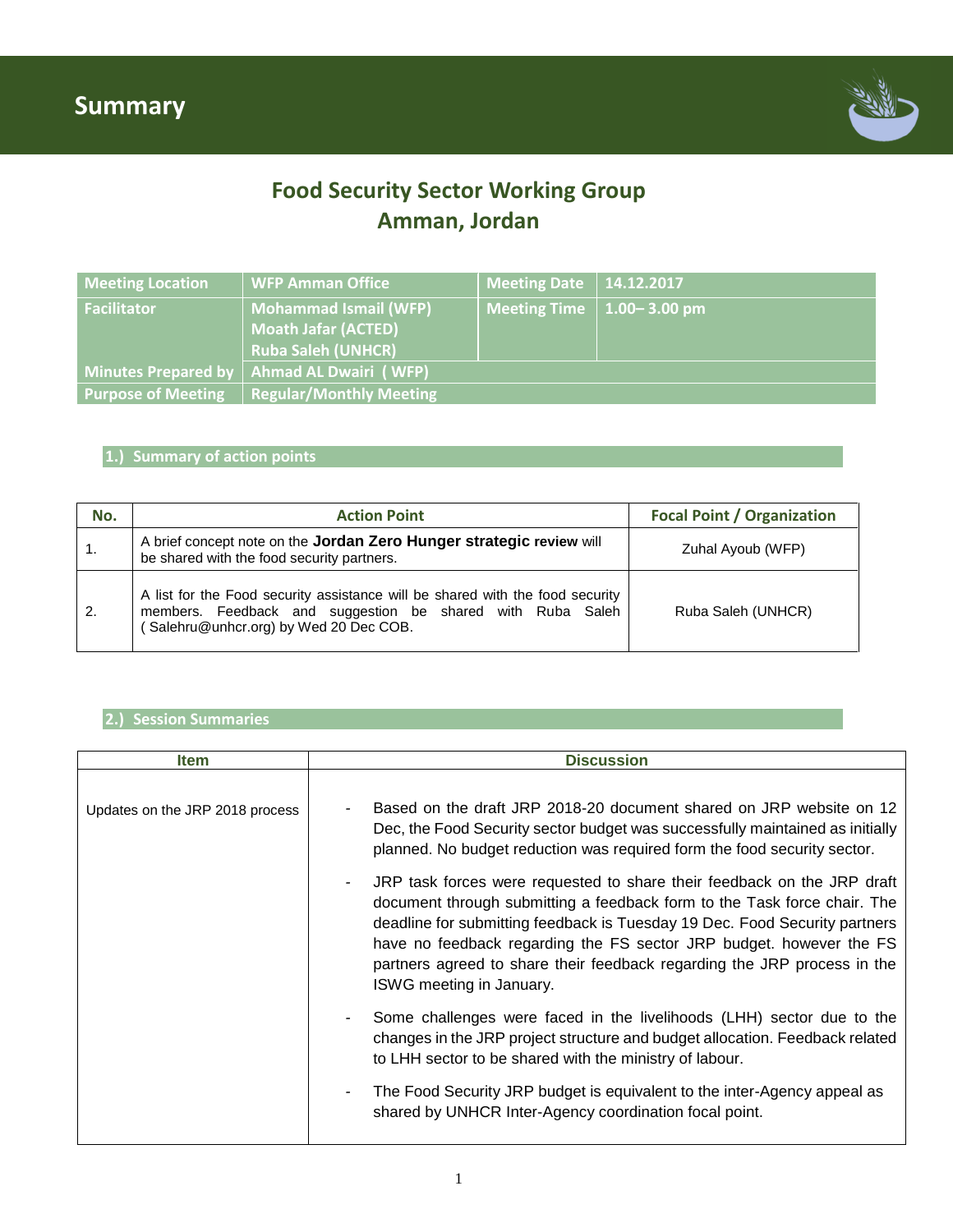# **Summary**



|                                                    | The Food Security working group agreed to share their comment and<br>feedback regarding the JRP/3RP process during the next ISWG meeting in<br>the 14th of Jan 2018.                                                                                                          |
|----------------------------------------------------|-------------------------------------------------------------------------------------------------------------------------------------------------------------------------------------------------------------------------------------------------------------------------------|
| National review on food security<br>and nutrition. | Jordan is committed to achieving the 2030 Agenda for Sustainable<br>Development, including Sustainable Development Goal 2 (SDG 2), to "end<br>hunger, achieve food security and improved nutrition, and promote<br>sustainable agriculture" by 2030.                          |
|                                                    | Jordan Zero Hunger strategic review will support the Government and its<br>partners to articulate what is needed to achieve SDG 2 (Zero Hunger) by<br>2030.                                                                                                                   |
|                                                    | The review will be a country-led, inclusive and consultative exercise involving<br>a wide range of government stakeholders as well as civil society, private<br>sector, donors and international organizations.                                                               |
|                                                    | A brief concept note on the review will be shared with the food security<br>partners. For further<br>information please contact<br>Zuhal<br>Ayoub<br>zuhal.ayoub@wfp.org                                                                                                      |
| RAIS assistance update                             | A review of RAIS assistance type is taking place during Dec 2017. A new<br>proposed assistance type is built based on the JRP projects structure in order<br>to have more effective and generic information.                                                                  |
|                                                    | A list for the Food security assistance will be shared with the food security<br>$\overline{\phantom{a}}$<br>members. Feedback and suggestion be shared with Ruba Saleh<br>(Salehru@unhcr.org) by Wed 20 Dec COB.                                                             |
| <b>AOB</b>                                         | The Next FSSWG meeting to take place on Thursday 25 Jan from 1.00 pm to 3.00<br>pm at WFP office. FSSWG 2017 meeting calendar is available through the following<br>link:<br>http://data.unhcr.org/syrianrefugees/working_group.php?Page=Country&LocationId<br>$=1078$ ld=13. |

### List of Participants

| Organization | <b>Name</b>        | <b>Email</b>               |
|--------------|--------------------|----------------------------|
| <b>ACTED</b> | Moath Jafar        | moath.jafar@acted.org      |
|              |                    |                            |
| <b>WFP</b>   | Jacqueline DeGroot | Jacqueline.degroot@wfp.org |
| <b>WFP</b>   | Zuhal Ayoup        | Zuhal.ayoup@wfp.org        |